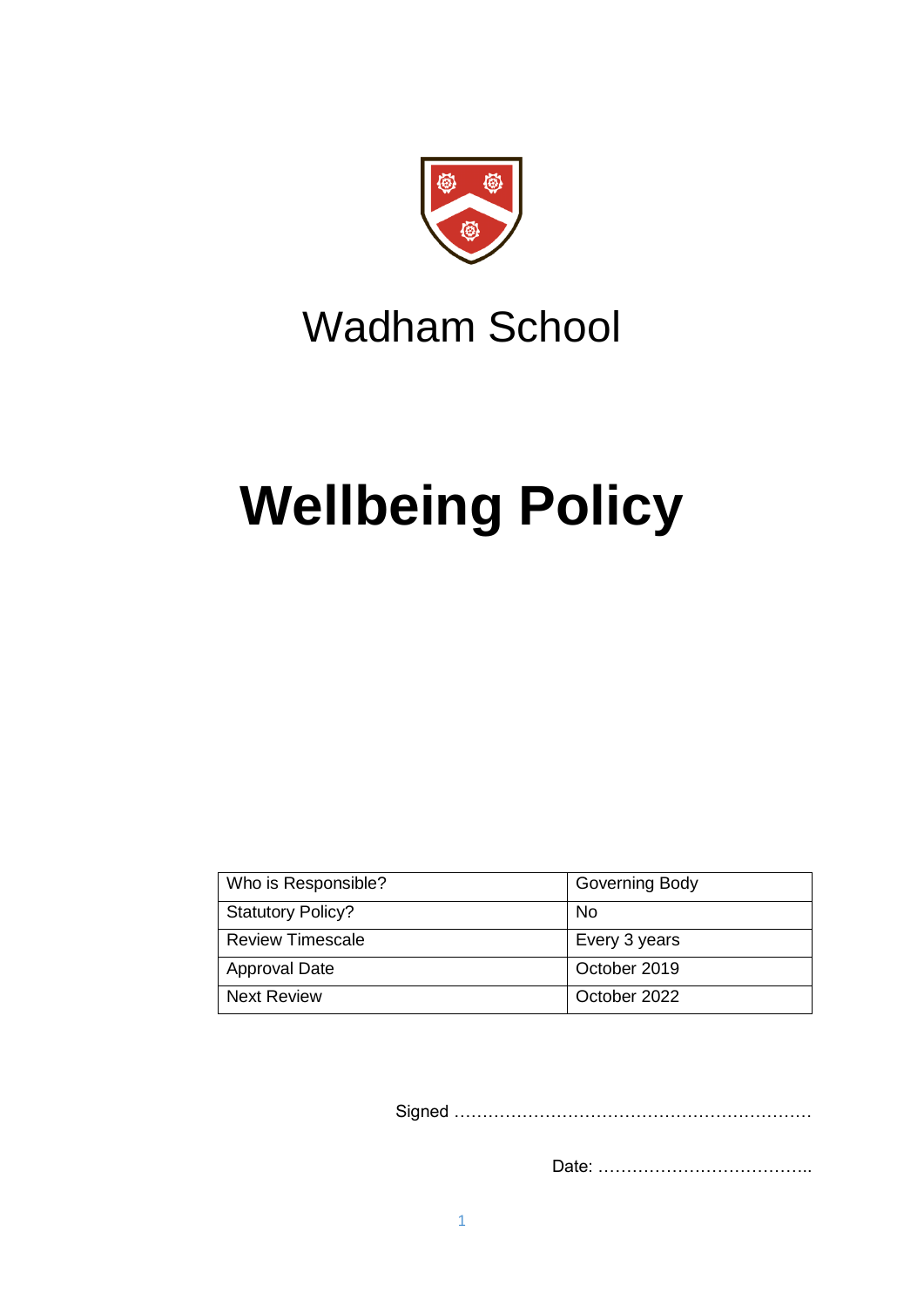Mental Health is a state of well-being in which every individual realises his or her own potential, can cope with the normal stresses of life, can work productively and fruitfully, and is able to make a contribution to her or his community. (World Health Organisation)



In our school, our Christian vision shapes all we do. We aspire to help our students and their families to be able to embody the words of Jesus in John's Gospel, that we may live a 'Life in all its fullness'. In looking to bring that vision to life, we seek to ensure that in everything we do, we generate and support a sense of hope.

It naturally follows from this that promoting positive mental health for every member of our community, is crucial. We pursue this aim using both universal, whole school approaches and specialised, targeted approaches aimed at vulnerable students.

#### **Scope**

This document describes the school's approach to promoting positive wellbeing. This policy is intended as guidance for all staff including non-teaching staff and governors.

This policy should be read in conjunction with our other policies (Behaviour, Equailty and Diversity, Safeguarding, SEN) where wellbeing is inextricably linked.

#### **The Policy Aims to:**

- Promote wellbeing in the Wadham community
- Increases understanding and awareness of wellbeing
- Signpost or provide support to staff working with young people struggling with their wellbeing
- Signpost or provide support to students struggling with their wellbeing and their peers and parents or carers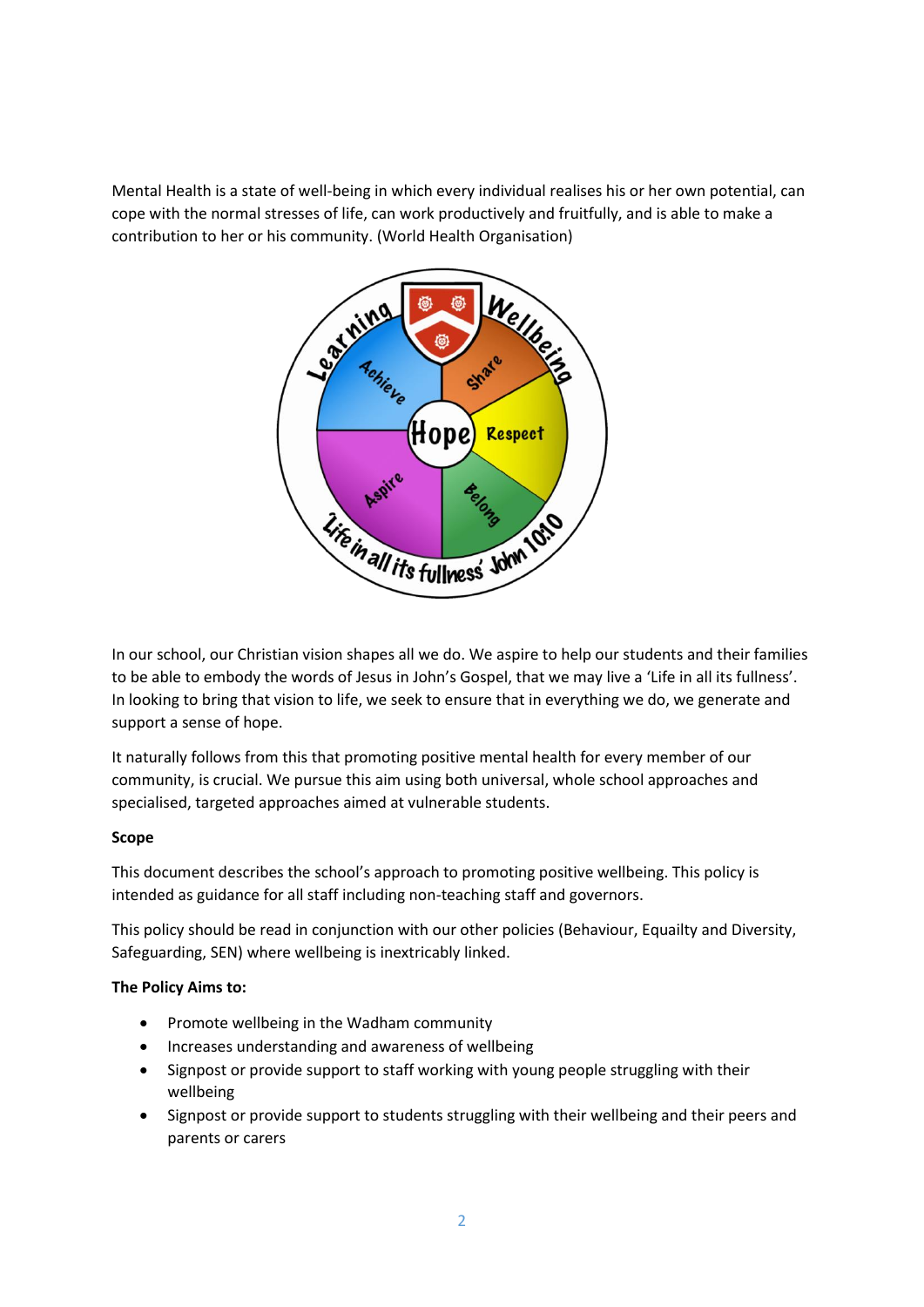#### **Lead Members of staff**

Whilst all staff have a responsibility to promote and support wellbeing, staff with a specific, relevant remit include:

- Sarah Coombe Designated Safeguarding Lead
- Jade Noake Deputy SENCo for Wellbeing (Deputy Safeguarding Lead)
- Ian Tustin PSHE/Tutorial Lead
- Nicky Finch, Laura Brown, Simon White (Safeguarding Team)
- Wellbeing staff and Governors Team
- First Aiders

Any member of staff who is concerned about the wellbeing of a student should speak to the Deputy SENCo for Wellbeing, in the first instance. If there is a fear that the student is in danger of immediate harm then the normal Safeguarding procedures should be followed with an immediate referral to the Designated Safeguarding Lead. If the student presents as a medical emergency then the normal procedures for medical emergencies should be followed, including alerting the first aid staff and contacting the emergency services if necessary.

Where a referral to CAMHS or other outside agencies is appropriate, this will be led and managed by the DSL/Deputy DSL.

#### **Individual Plans**

It is helpful to draw up an individual plan in the form of a medical plan or protocol receive a diagnosis pertaining to their wellbeing. This should be drawn up involving the pupil, the parent/carer and the relevant health professionals. This can include:

- Details of a pupil's condition
- Day to day care and strategies
- Special requirements and precautions
- Medication and any side effects
- What to do and who to contact in an emergency
- The role the school can play

#### **Teaching about Wellbeing**

The skills, knowledge and understanding needed by our students to keep themselves and others physically and mentally healthy and safe are included as part of our developmental PSHE curriculum.

The specific content of lessons will be determined by the specific needs of the cohort we are teaching but there will always be an emphasis on enabling students to develop the skills, knowledge, understanding, language and confidence to seek help, as needed, for themselves.

We will follow the PSHE Association Guidance to ensure that we teach mental health and emotional wellbeing issues in a safe and sensitive manner, which helps rather than harms.

#### **Signposting**

We will ensure that staff, students and parents are aware of the sources of support within school and in the community, who it is aimed at and how to access it. This can be found under **Help and Support**, in **the** Keep Safe area of the school website.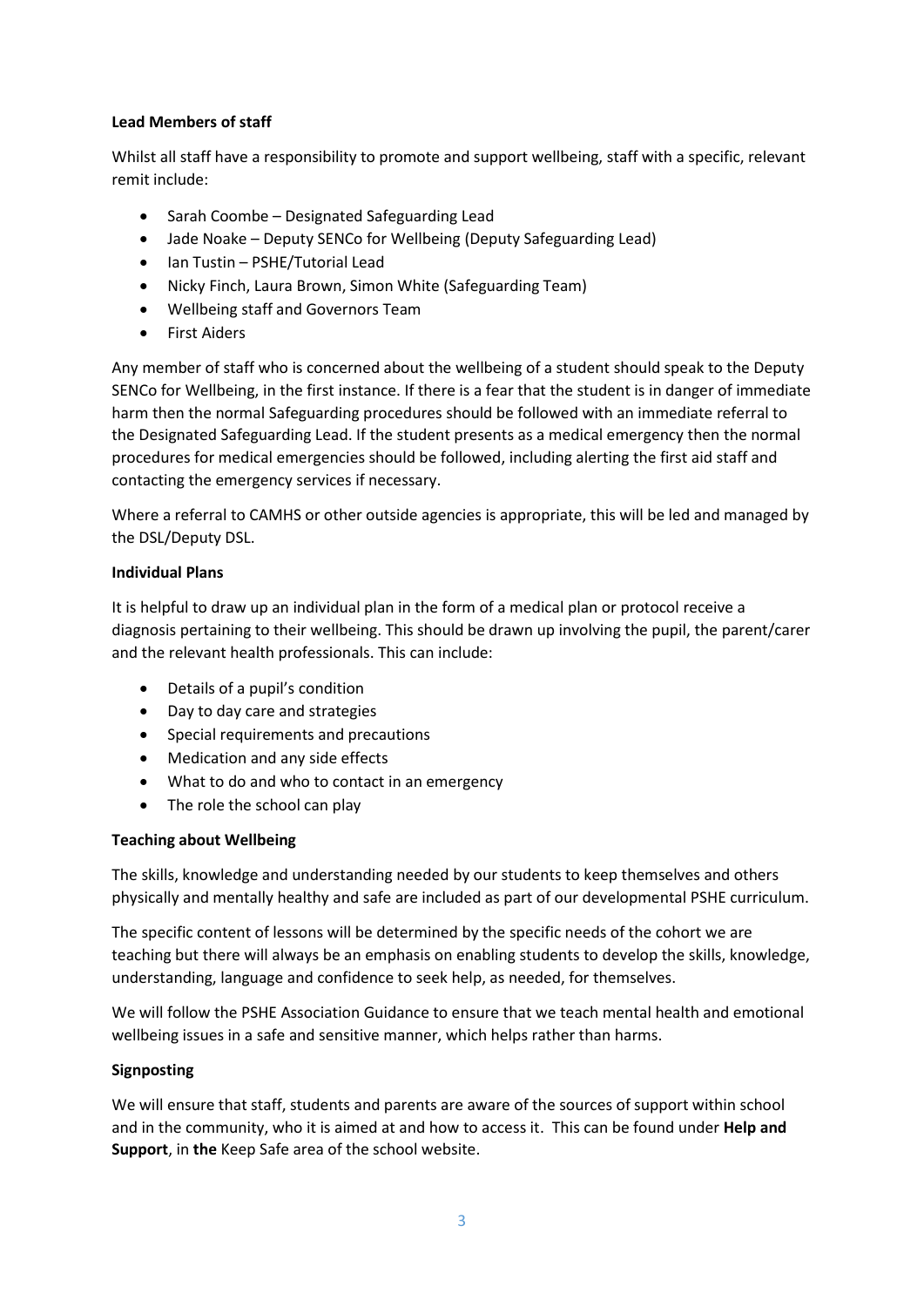We will regularly update parents and carers of sources of support, principally through Parentmail and Wadham Words.

For students and staff, we will display relevant sources of support in communal areas such as corridors, support areas, reception, staff room and toilets and will regularly highlight sources of support to students within relevant parts of the curriculum. Whenever we highlight sources of support, we will increase the chance of student help seeking by ensuring students understand:

- What help is available
- Who it is aimed at
- How to access it
- Why to access it
- What is likely to happen next

#### **Warning signs**

School staff may become aware of warning signs, which indicate a student is experiencing wellbeing issues. These warning signs should always be taken seriously and staff observing any of the warning signs should communicate their concerns with the DSL or Deputy SENCo for Wellbeing

Possible warning signs include:

- Physical signs of harm that are repeated or appear non-accidental
- Changes in eating or sleeping habits
- Increased isolation from friends or family, becoming socially withdrawn
- Changes in activity and mood
- Lowering of academic achievement
- Talking or joking about self-harm or suicide
- Abusing drugs or alcohol
- Expressing feelings of failure, uselessness or loss of hope
- Changes in clothing e.g. long sleeves in warm weather
- Secretive behaviour
- Skipping PE or getting changes secretively
- Lateness to or absence from school
- An increase in lateness or absenteeism
- Repeated physical pain or nausea with no evident cause

#### **Managing disclosures**

A student may choose to disclose concerns about themselves or a friend to any member of staff so all staff need to know how to respond appropriately to a disclosure.

If a student chooses to disclose concerns about their own wellbeing or that of a friend to a member of staff, the member of staff, the member of staff's response should always be calm, supportive and non-judgemental.

Staff should listen rather than advise and our first thoughts should be of the student's emotional and physical safety rather than exploring 'why?'.

All disclosures must be recorded following the normal Safeguarding procedures.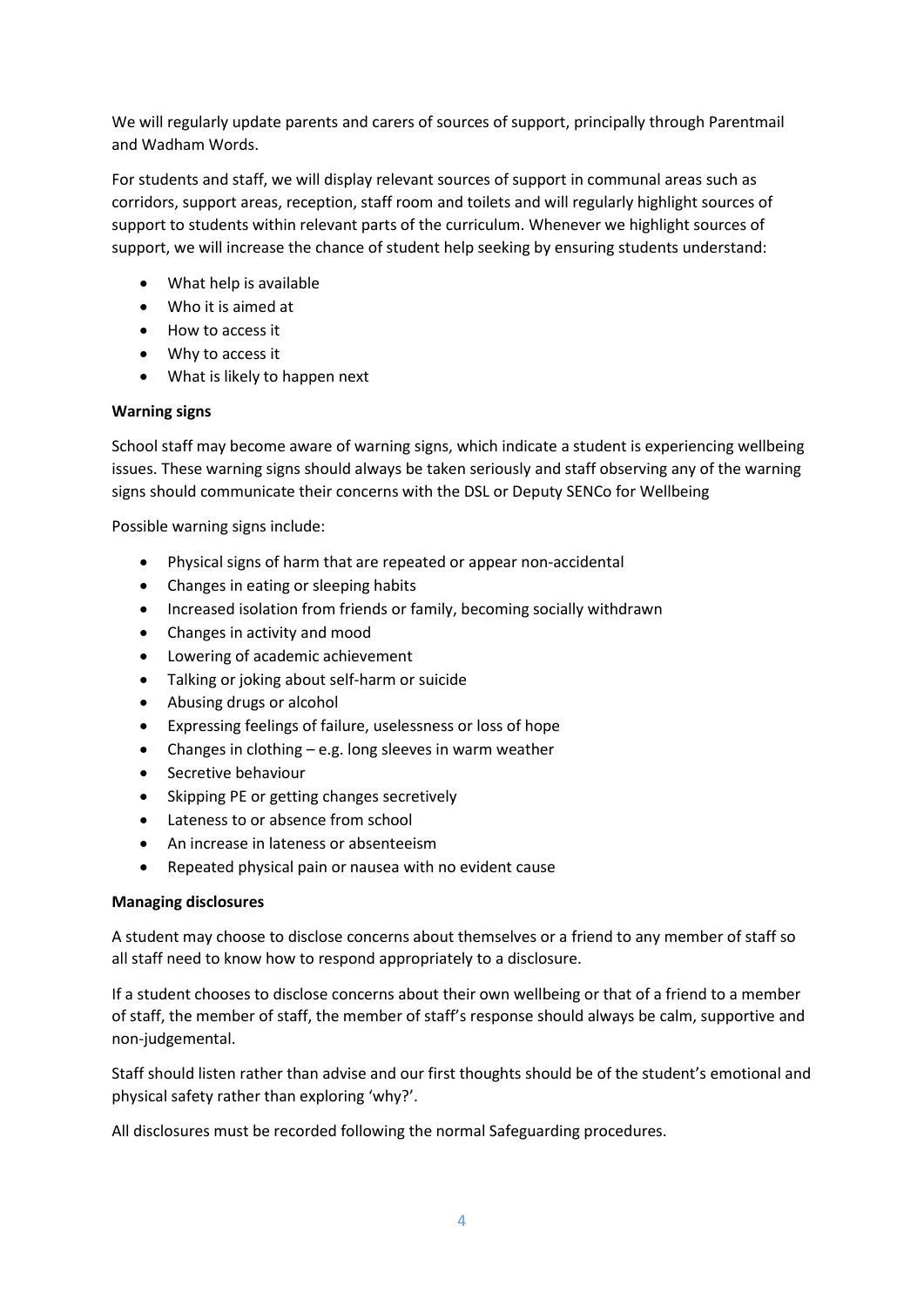#### **Confidentiality**

We should be honest with regard to the issue of confidentiality. If it is necessary for us to pass our concerns about a student on, then we should discuss with the student:

- Who we are going to talk to
- What we are going to tell them
- Why we need to tell them

It is best practice to never share information about a student without first telling them. Ideally, we would receive their consent, though there are certain situations when information must be shared with the DSL/Deputy DSL and/or parent/carer.

It is always advisable to share disclosures with a colleague form the Wellbeing Team. This helps to safeguard our own emotional wellbeing as we are no longer solely responsible for the student, it ensures continuity of care in our absence; and it provides an extra source of ideas and support. We should explain this to the student and discuss with them who it would be most appropriate and helpful to share this information with.

If a child gives us reason to believe that there may be underlying safeguarding issues, parents/carers should not be informed, but the DSL must be informed immediately.

#### **Wellbeing in the school community**

#### **How we communicate**

Within our Wadham community, we strive to work in partnership whilst promoting students to take responsibility for their own wellbeing. The below strategies are embedded in our everyday practice:

 $\mathbf{P}$  - Playfulness

 $\mathbb{A}$  - Acceptance

- Curiousness

 $E$  – Empathy

- Use emotional language
- Be non-judgemental
- Show empathy and understanding
- Shouting signals a loss of control, It should always be a last resort

#### **How we challenge**

- 1. Connect before you correct
- 2. Always presume the young person will choose the right thing
- 3. Don't be afraid to hit pause and take a step back
- 4. When the adult changes, everything changes
- 5. Model and reinforce values
- 6. Be flexible
- 7. Reflection in practice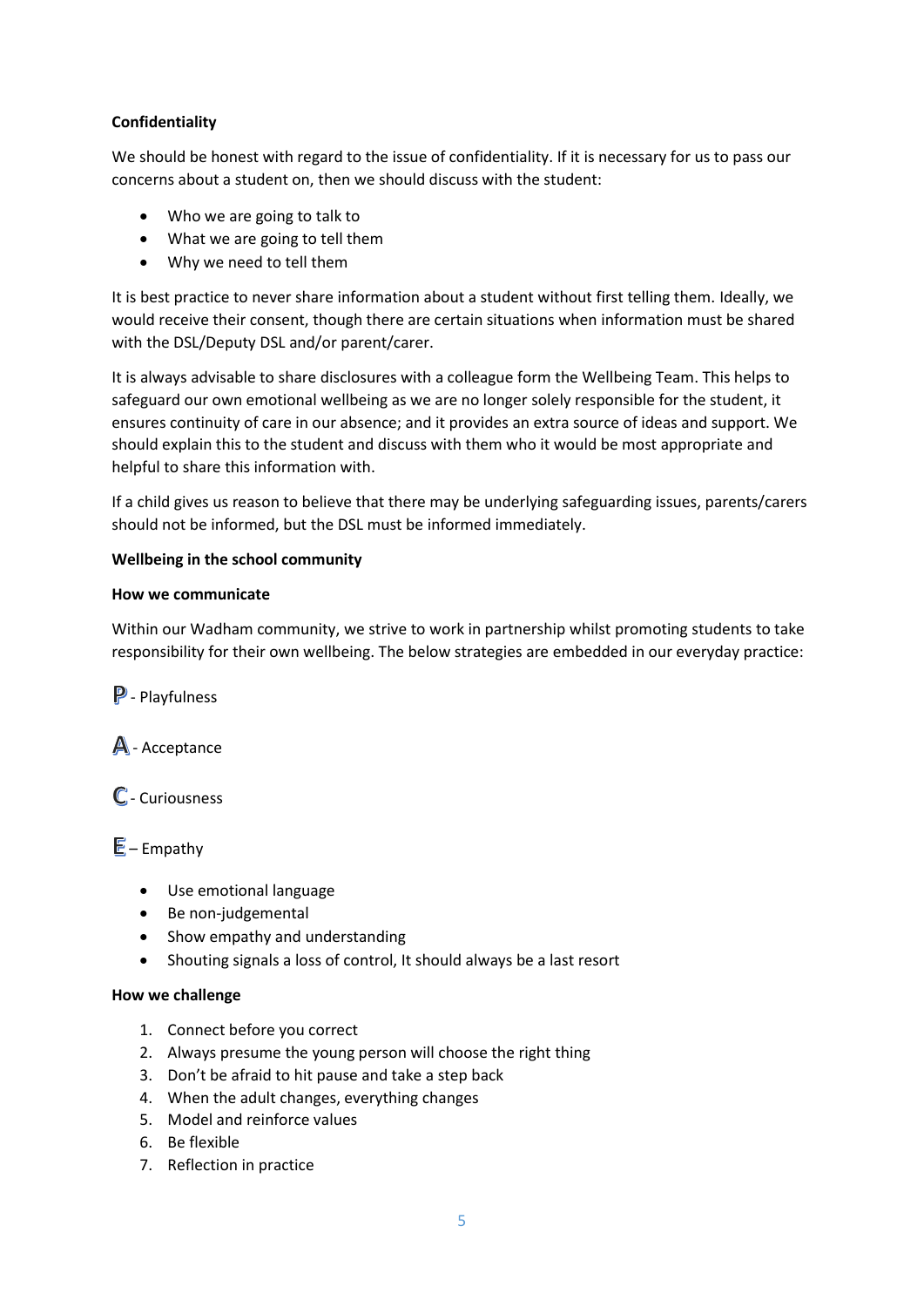#### **Support for wellbeing in the Wadham Community**

| Wave 1 | PSHE/Tutorial programme                  |
|--------|------------------------------------------|
|        |                                          |
|        | Mental Health/Wellbeing boards           |
|        | <b>Health Clinic</b>                     |
|        | <b>Wellbeing Champions</b>               |
|        | Keep Safe email address                  |
|        | Website resources                        |
|        | <b>Anti-Bullying Ambassadors</b>         |
|        | Equality group                           |
|        | Chaplain                                 |
|        | <b>Extra-curricular activities</b>       |
| Wave 2 | <b>SMEH Monitoring Cards</b>             |
|        | <b>Time Out Cards</b>                    |
|        | Signposting to apps/websites and support |
|        | groups                                   |
|        | Strategies for managing mental/emotional |
|        | health                                   |
|        | The Bridge                               |
| Wave 3 | Small group SMEH                         |
|        | 2:1/1:1 SMEH                             |
|        | <b>CAMHS</b>                             |
|        | <b>REACH</b>                             |
|        | Safeguarding Team involvement            |
|        | Referrals to outside agencies            |

#### **All staff and teachers are expected to:**

- Listen to pupils in emotional distress calmly and in a non-judgemental way.
- Report self-injury to the DSL/Deputy DSL.
- Not make promises (e.g. assuring confidentiality) which can't be kept. Reassure students that in order to seek health and happiness, people need to know about their problems so that they can help.
- Guide students towards seeking health and happiness.
- Promoting problem-solving techniques and non-harmful ways to deal with emotional. distress.
- Enable students to find places for help and support.
- Provide accurate information about self-injury.
- Widen their own knowledge about self-injury and mental health disorders.
- Follow the Health and Safety/First Aide procedures.

#### **When working with a student with social and emotional and mental health needs, Wadham staff will use the ALGEE strategy:**